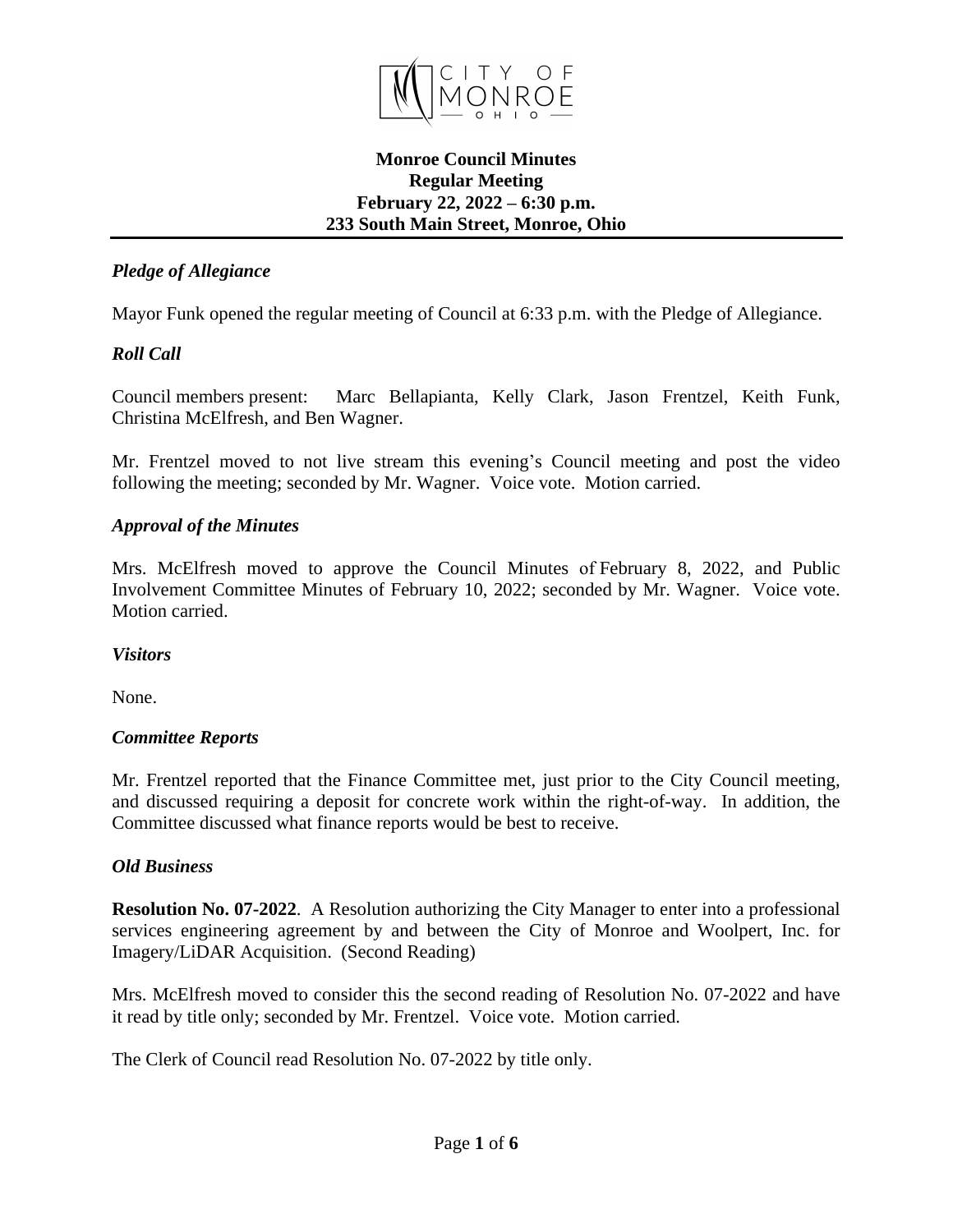

Mrs. McElfresh moved to adopt Resolution No. 07-2022; seconded by Dr. Clark. Roll call vote: six ayes. Motion carried.

#### *New Business*

**Resolution No. 08-2022**. A Resolution approving the Application for Placement of Farmland in an Agricultural District filed by Donald W. Garver for real property located at 4350 Salzman Road.

Mr. Brock reported this property is located off of Salzman Road and it has been farmland for many years. The application is to consider allowing the property to remain in a Current Agricultural Use Value Program (CAUV).

Mrs. McElfresh moved to consider this the first reading of Resolution No. 08-2022 and have it read by title only; seconded by Dr. Clark. Voice vote. Motion carried.

The Clerk of Council read Resolution No. 08-2022 by title only.

Mrs. McElfresh moved to approve the first reading of Resolution No. 08-2022; seconded by Mr. Frentzel. Roll call vote: six ayes. Motion carried.

#### *Public Hearing – Resolution No. 08-2022.*

Mayor Funk opened the public hearing for Resolution No. 08-2022 with the following statement:

"The request will be presented by the City Manager. Following this presentation, anyone wishing to speak in favor of the proposal will be given an opportunity to speak. After all proponents have spoken, the opponents will be given an opportunity to present their case. Speakers are asked not to repeat the same ideas which have been previously presented, but indicate that they agree with a previous speaker. All persons speaking are subject to cross examination. Council has the opportunity to question any speaker after they have completed their presentation. Once the public hearing is closed, individual speakers have no right to comment during discussion by Council members.

Having been sworn, the City Manager presented the application, notice to the applicant, and proof of publication of the public hearing.

There were no proponents or opponents.

Mrs. McElfresh moved to close the public hearing; seconded by Mr. Bellapianta. Voice vote. Motion carried.

**Resolution No. 09-2022**. A Resolution approving the Application for Placement of Farmland in an Agricultural District filed by Ruth Ann Young and Barbara Ann Hoffman located at 6099 Niederlander Lane.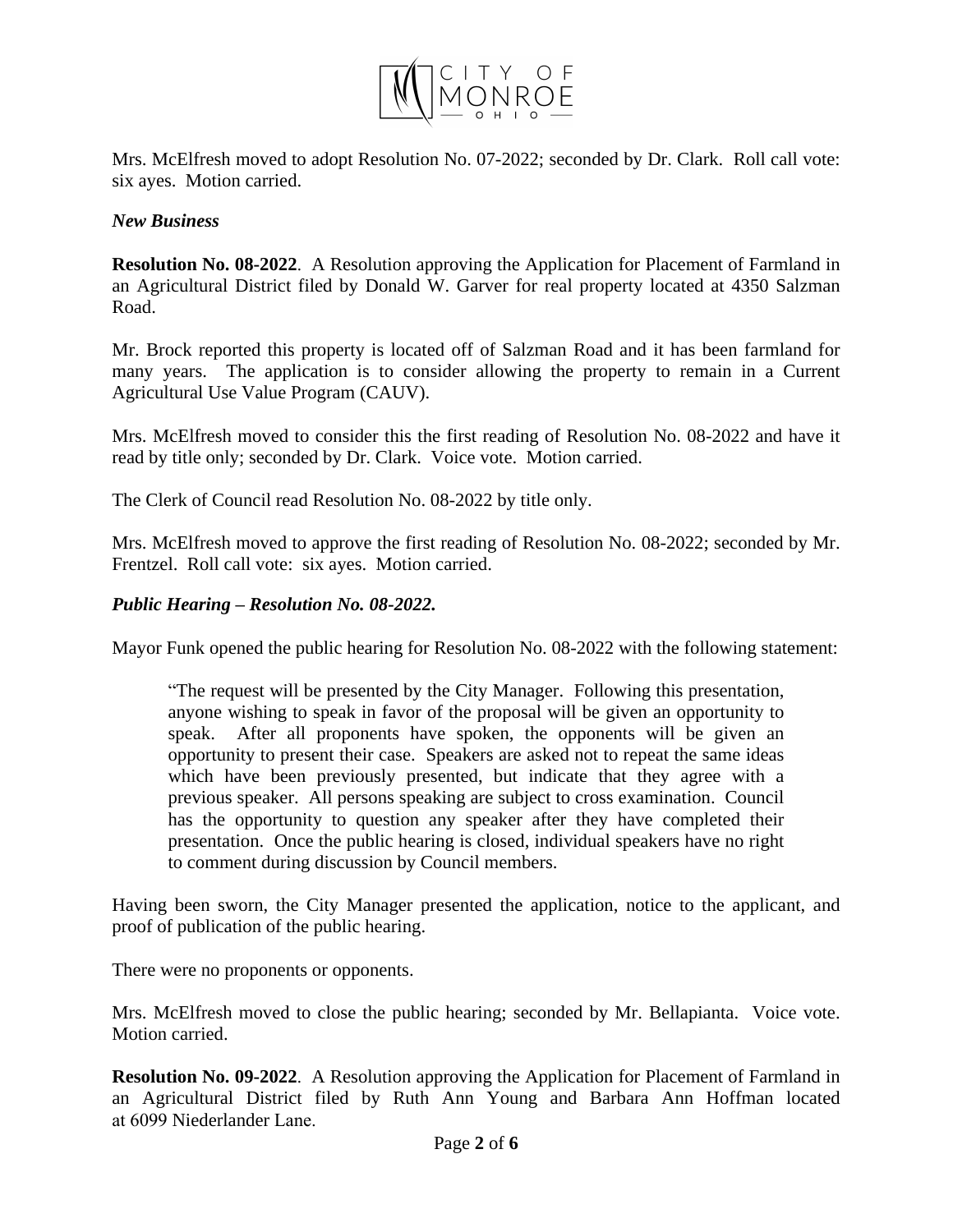

Mr. Brock advised this property has been farmland for many years as well.

Mrs. McElfresh moved to consider this the first reading of Resolution No. 09-2022 and have it read by title only; seconded by Mr. Wagner. Voice vote. Motion carried.

The Clerk of Council read Resolution No. 09-2022 by title only.

Mrs. McElfresh moved to approve the first reading of Resolution No. 09-2022; seconded by Dr. Clark. Roll call vote: six ayes. Motion carried.

### *Public Hearing – Resolution No. 09-2022.*

Mayor Funk opened the public hearing for Resolution No. 09-2022 with the following statement:

"The request will be presented by the City Manager. Following this presentation, anyone wishing to speak in favor of the proposal will be given an opportunity to speak. After all proponents have spoken, the opponents will be given an opportunity to present their case. Speakers are asked not to repeat the same ideas which have been previously presented, but indicate that they agree with a previous speaker. All persons speaking are subject to cross examination. Council has the opportunity to question any speaker after they have completed their presentation. Once the public hearing is closed, individual speakers have no right to comment during discussion by Council members."

Having been sworn, the City Manager presented the application, notice to the applicant, and proof of publication of the public hearing.

There were no proponents or opponents.

Mrs. McElfresh moved to close the public hearing; seconded by Mr. Wagner. Voice vote. Motion carried.

**Resolution No. 10-2022**. A Resolution accepting the lowest and/or best bid submitted for the East Avenue Water Main Replacement Project and authorize the City Manager to enter into an agreement by and between the City of Monroe and Larry Smith Inc.

Mr. Morton reported this is for a new 12 inch water main from Main Street, on Lebanon Street, to East Avenue and east to State Route 63. The line will be bored under State Route 63 and tie in to an existing 10 inch water main on Cincinnati-Dayton Road just north of State Route 63.

Mr. Morton requested that Council accept the bid submitted by Larry Smith Inc. Due to an oversight, Mr. Morton asked that an additional 10% contingency fee be added to the bid to provide for cushion for unforeseen items that arise during construction. He noted that even with the additional 10% the overall cost of the project is still below what was budgeted.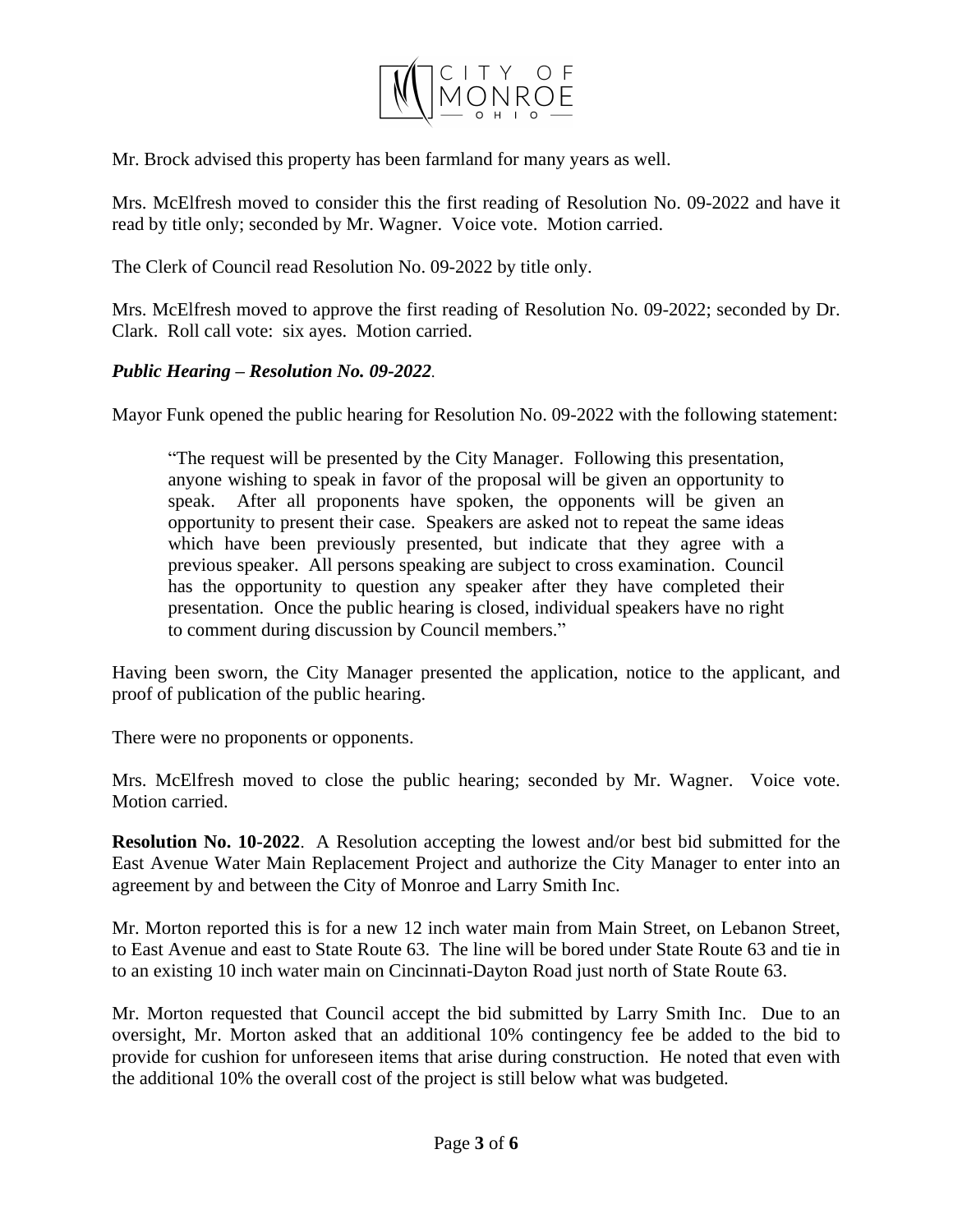

Mr. Bellapianta referenced another project where the 10% contingency was overlooked and encouraged staff to avoid this in the future by having it included in the bid.

Mrs. McElfresh moved to approve the first reading of Resolution No. 10-2022 and have it read by title only; seconded by Mr. Bellapianta. Voice vote. Motion carried.

The Clerk of Council read Resolution No. 10-2022 by title only.

Mrs. McElfresh moved to approve the first reading of Resolution No. 10-2022; seconded by Mr. Wagner. Roll call vote: six ayes. Motion carried.

**Resolution No. 11-2022**. A Resolution accepting the lowest and/or best bid submitted for the State Route 63 and Interstate 75 Interchange Mowing and Landscaping Contract and authorizing the City Manager to enter into an agreement by and between the City of Monroe and Olympic Lawns.

Mr. Morton reported this is to accept the bid submitted by Olympic Lawns for a one-year contract which is renewable up to four years. There is a one-time 5% increase allowed for years three and four. He further reported that as part of the Joint Economic Development District the City has with Turtle Creek Township, the City receives up to \$80,000 annually for the maintenance of the Interchange.

Mrs. McElfresh moved to consider this the first reading of Resolution No. 11-2022 and have it read by title only; seconded by Mr. Frentzel. Voice vote. Motion carried.

The Clerk of Council read Resolution No. 11-2022 by title only.

Mrs. McElfresh moved to approve the first reading of Resolution No. 11-2022; seconded by Mr. Wagner. Roll call vote: six ayes. Motion carried.

**Ordinance No. 2022-03**. An Ordinance amending and supplementing Chapter 1022 of the Codified Ordinances to require a deposit, establish a fine, amend the penalty, and change the issuer/approver of permits for sidewalk, curb and gutter, and drive apron work.

Mr. Morton advised Council this Ordinance provides for a \$500 bond when a permit is issued for concrete work in the rights-of-way. Further, it also includes a \$500 fine when concrete work has been constructed without a permit. The permit fee and any other work that the City may need to do to correct work where it does not meet the standards will be deducted from this bond. When all of the work is completed the remainder of the bond will be returned.

Mr. Bellapianta noted the fine and minor misdemeanor language in the proposed Ordinance. Law Director Callahan explained that if the violator was cited into Mayor's Court they could be charged with a minor misdemeanor that has been increased from \$100 to \$150 by the State of Ohio.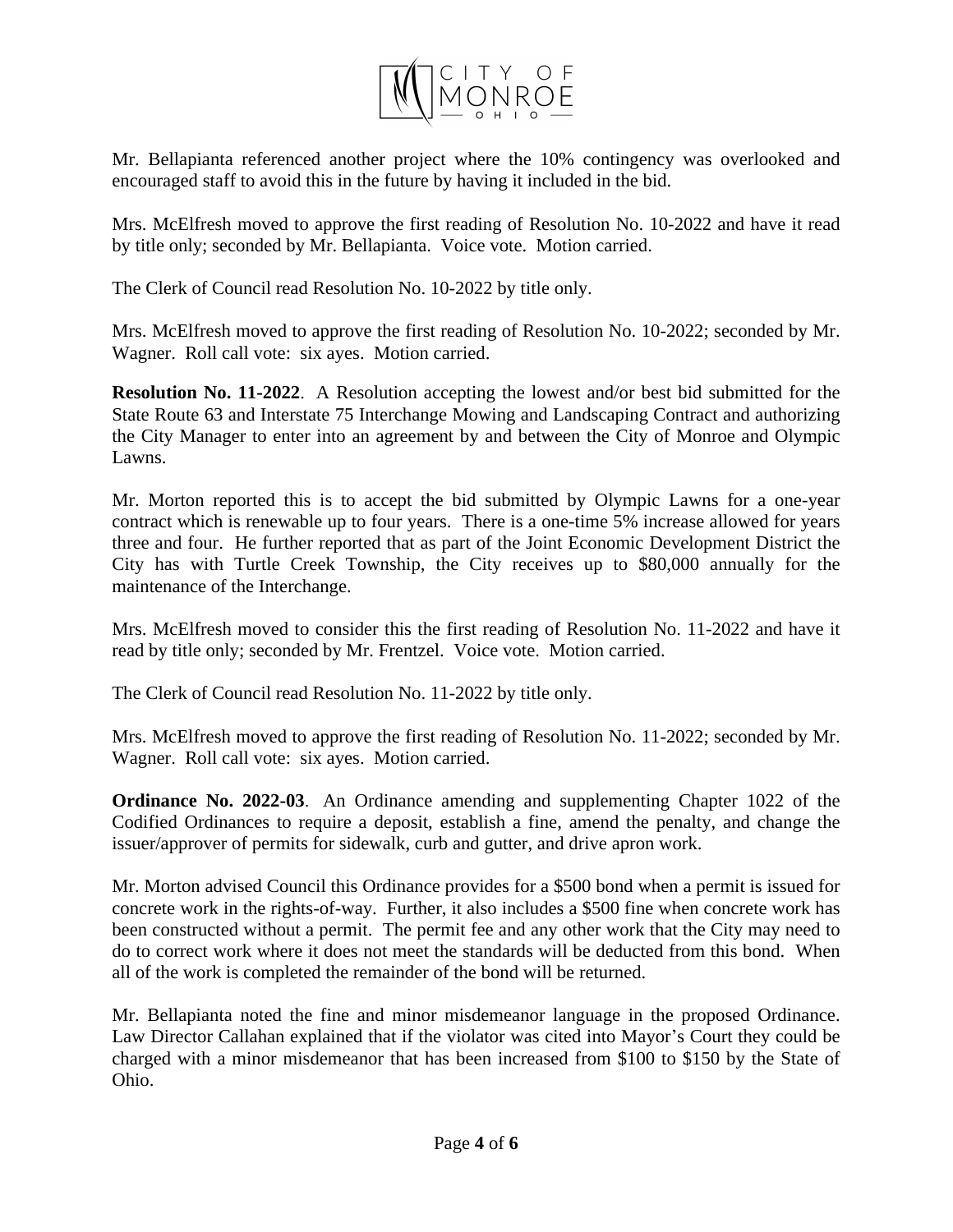

Mrs. McElfresh moved to consider this the first reading of Ordinance No. 2022-03 and have it read by title only; seconded by Mr. Frentzel. Voice vote. Motion carried.

The Clerk of Council read Ordinance No. 2022-03 by title only.

Mrs. McElfresh moved to approve the first reading of Ordinance No. 2022-03; seconded by Dr. Clark. Roll call vote: six ayes. Motion carried.

**Consideration of Motion** authorizing the expenditure of \$29,007.63 to Service Supply Ltd., Inc. for the purchase of fitness equipment for Monroe Community Park.

Mr. Morton advised this is for exercise equipment at the rear of Monroe Community Park. A grant was applied for and \$40,000 was received towards all the playground equipment at Monroe Community Park.

Mrs. McElfresh moved to authorize the expenditure of \$29,007.63 to Service Supply Ltd., Inc. for the purchase of fitness equipment for Monroe Community Park; seconded by Mr. Bellapianta. Voice vote. Motion carried.

#### *Administrative Reports*

Mr. Brock referred to the live streaming of Council Committee meetings because going out on site would make it difficult to stream and sought Council's thoughts on not having these meetings streamed. Dr. Clark asked if they would be published later rather than live and Mr. Brock suggested they be presented as Committee Reports and minutes as they have been in the past.

Mayor Funk agreed that if we were offsite it would be difficult to live stream the meetings. Mr. Brock asked that this requirement for Council Committee meetings be waived especially when certain topics are being discussed or when a committee goes offsite.

Mr. Brock confirmed Mrs. McElfresh's understanding that all of the meetings were public. Mrs. McElfresh announced that the Technology Committee will be meeting to discuss this and other items in the near future.

Dr. Clark moved to permit the uploading of the video and/or audio of public meetings in place of livestreaming until March 31, 2022, due to the technical difficulties; seconded by Mr. Bellapianta. Voice vote. Motion carried.

Mr. Frentzel reported that the Public Involvement Committee met and recommended that Council proceed with the Fourth of July fireworks at Monroe Bicentennial Commons and authorize the payment of the deposit. Mr. Brock noted that the cost for fireworks has increased and what was typically a \$10,000 display is now \$11,000.

Mrs. McElfresh moved to authorize the payment of the deposit in the amount of \$2,200 for the Fourth of July Fireworks; seconded by Mr. Bellapianta. Voice vote. Motion carried.